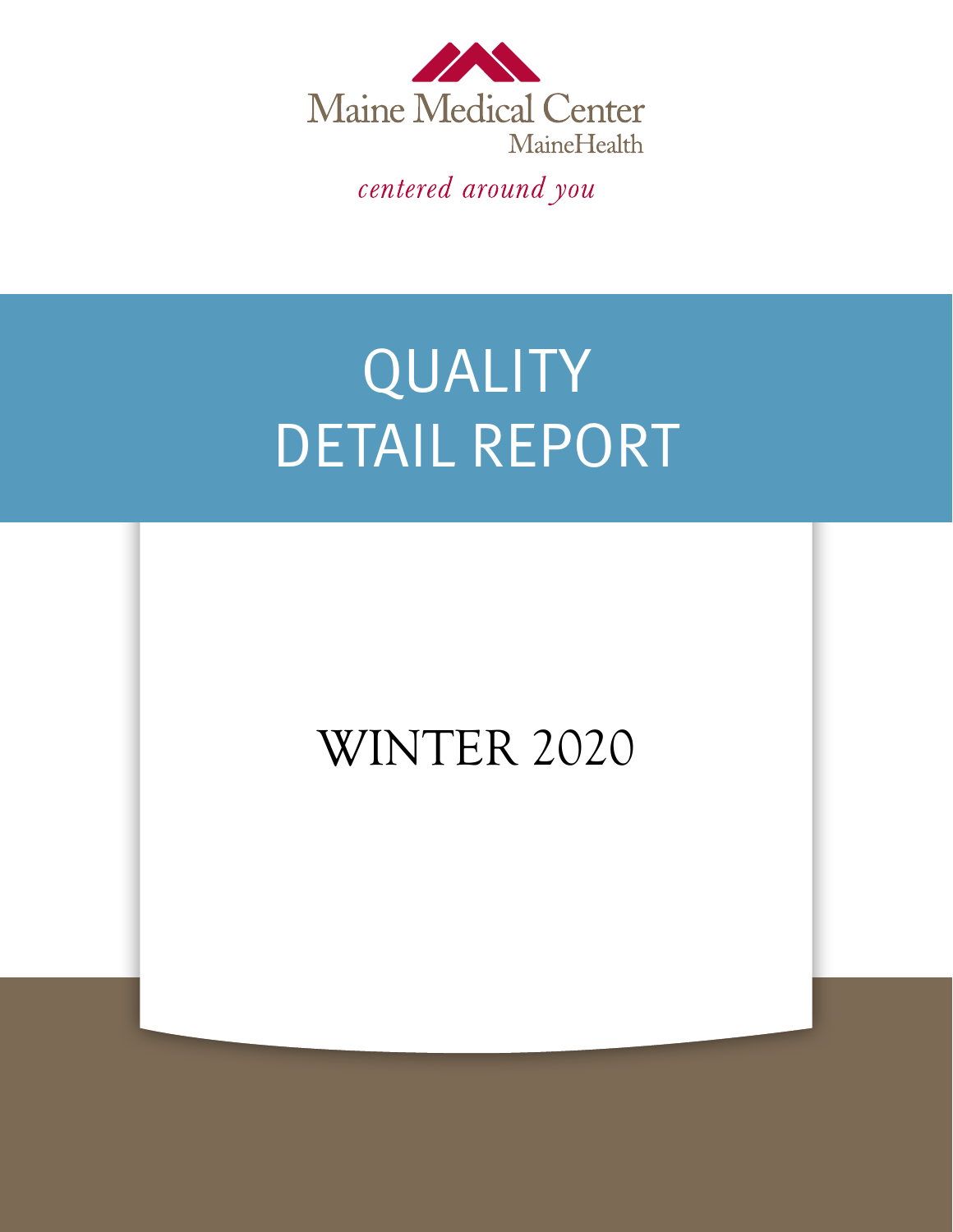

At Maine Medical Center, we work diligently to improve Maine's health and patient experience while providing our community members with the safest, highest-quality health care at an affordable cost. As a local and national leader in quality, we challenge ourselves every day to find the better way, improve the outcome, and make our community healthier. When it comes to delivering effective care, we stand behind our commitment to quality and safety for all patients.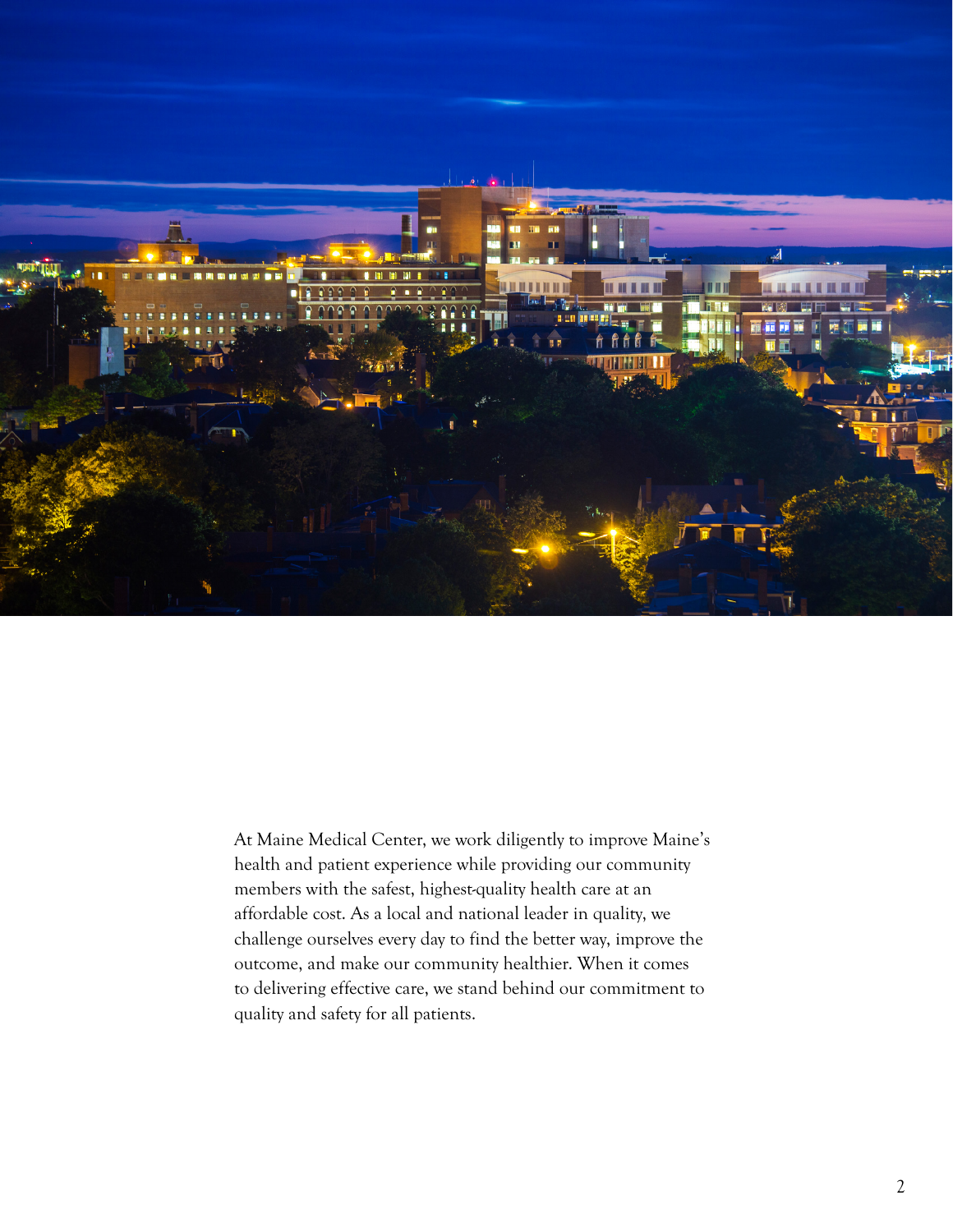## Quality Reporting at MMC: Guiding Principles

- We will present data on our website. Additional sources for Maine Medical Center quality data include the Leapfrog Group, Hospital Compare, and the Maine Health Management Coalition
- We will not choose measures for public reporting based on our current or expected future performance. Specifically, we will publicly report on selected performance measures, even when there is a need to improve
- We will explain all reported measures in the simplest, most useful way possible
- We will describe the work being done to improve performance on publicly reported measures
- We will publish data on performance and outcomes for populations of patients treated for specific conditions at Maine Medical Center with meaningful local and national comparisons where available
- We will protect patient privacy in developing processes for public reporting of performance measures

At Maine Medical Center, we aim to provide our patients with the safest, highest-quality care possible. We believe that public reporting of data supports our mission of delivering the most effective and safe care to our community. In an ever-changing health care environment, we must constantly measure our performance and look for areas of improvement. In these pages, you'll find measures in four categories, each accompanied by a description of how the measure was taken, and why it's important to patient safety and quality of care.

### [Keeping Patients Safe](#page-3-0)

Measures of MMC's progress and initiatives to increase patient safety by proactively avoiding harmful risks to patients.

### [Providing Effective Care](#page-4-0)

Reported outcomes of how well MMC follows the recommended guidelines of effective care for patients with chronic conditions and specific health care needs, such as heart attack, heart failure, pneumonia, stroke, and COPD.

### [Providing Patient-Centered Care](#page-5-0)

Measures tracking patients' experiences at MMC.

### [Our Overall Performance](#page-6-0)

The most recent Leapfrog Hospital Safety Grade assigned to MMC.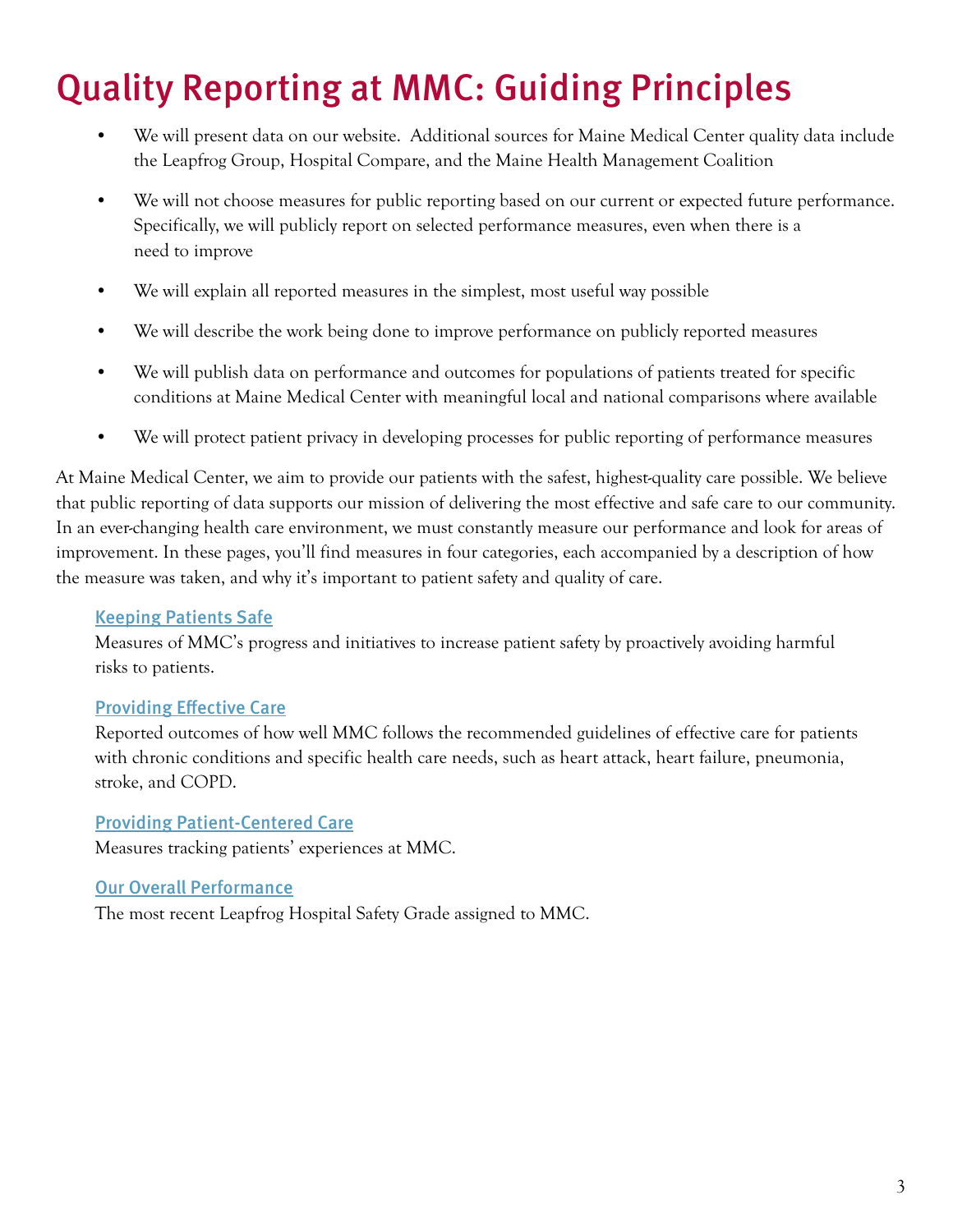## <span id="page-3-0"></span>Keeping Patients Safe

Patient safety is at the forefront of health care initiatives nationwide – and our focus here at MMC is no different. Our clinicians and staff are proactive in identifying potential harmful risks to patients and collaborating to develop preventative measures to protect our patients and keep our hospital safe. We continuously study best practices and share knowledge with our peers in an effort to provide the safest care possible, including preventing infections, ensuring medication safety, communicating and coordinating care effectively, and accurately diagnosing patients' conditions. We include here healthcare-associated infection measures as reported by Hospital Compare, at **[medicare.gov](http://medicare.gov)**.

| <b>SPECIFIC CATEGORY</b>                | <b>MEASURE</b>                                                              | <b>HOW ARE WE DOING?</b> |               |
|-----------------------------------------|-----------------------------------------------------------------------------|--------------------------|---------------|
| <b>Healthcare-associated Infections</b> |                                                                             | <b>MMC 2019</b>          | National 2019 |
|                                         | Central Line Associated Bloodstream Infection<br>(ICU + select Wards)       | 0.650                    | 0.685         |
|                                         | <b>Catheter Associated Urinary Tract Infections</b><br>(ICU + select Wards) | 0.859                    | 0.718         |
|                                         | <b>SSI-Colon Surgery</b>                                                    | 1.645                    | 0.867         |
|                                         | SSI-Abdominal Hysterectomy                                                  | 1.663                    | 0.928         |
|                                         | <b>MRSA Bacteremia</b>                                                      | 0.480                    | 0.821         |
|                                         | Clostridium Difficile (C.Diff)                                              | 0.496                    | 0.582         |

\* Lower is better

### What Are We Measuring and Why Is It Important For Patients and Families to Know?

## Healthcare-associated Infections

### Infection Rate in Patients

We keep track of how many infections occur among patients.

Why is this important? Whenever the surface of the skin is broken, it makes infection (with bacteria or a fungus) possible. Infection rates are a measurement of how effectively hospitals prevent these types of infections. Tracking the number of patients who acquire an infection at MMC demonstrates how our rate of these infections compares to other hospitals and lets us know if we need to change our care processes to better prevent this type of problem.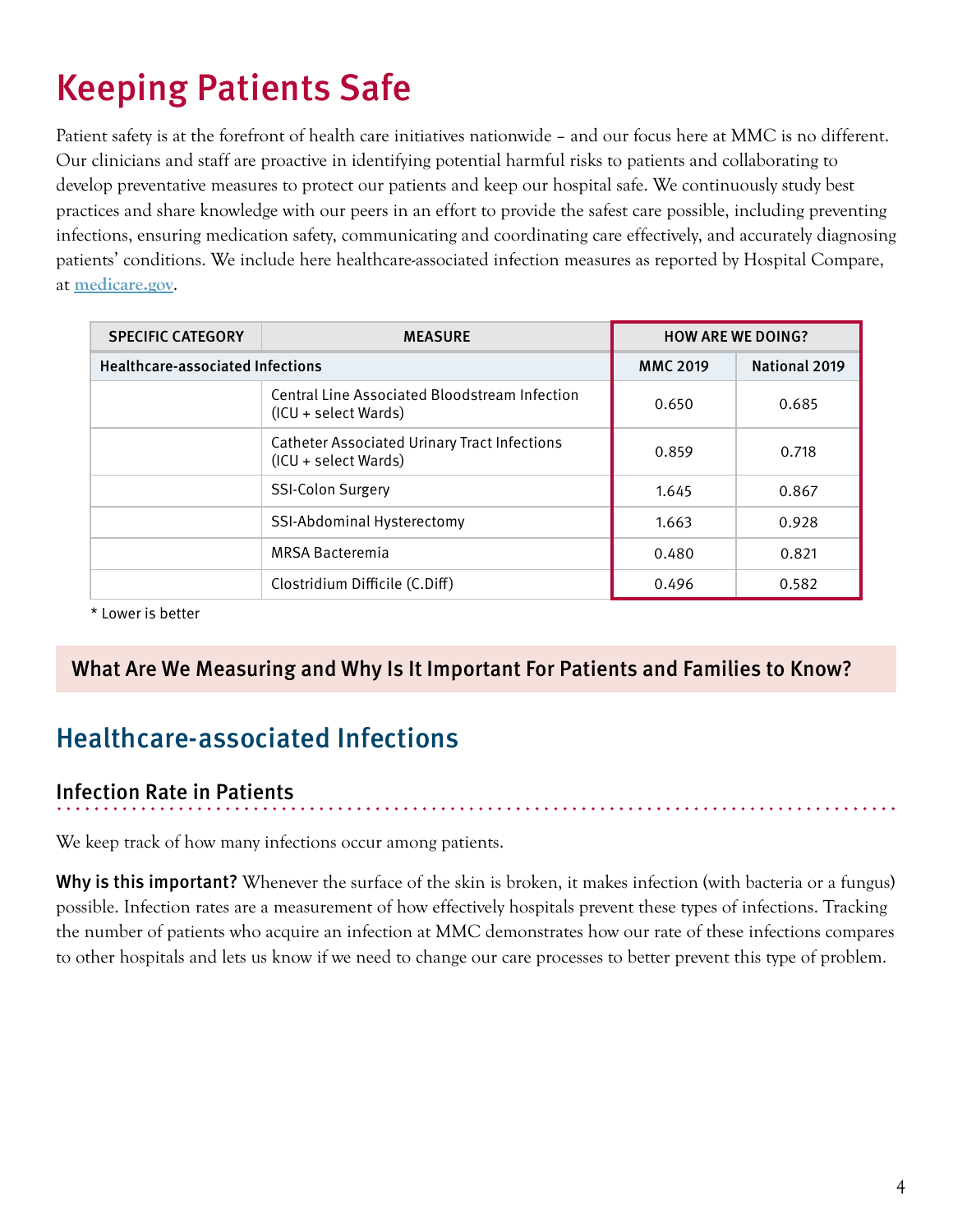## <span id="page-4-0"></span>Providing Effective Care

Based on national research and outcomes, we know certain health conditions require specific treatment approaches and interventions. MMC embraces the national recommendations of care for patients with these conditions, and our clinicians ensure these patients are treated with the right care at the right time. These conditions include heart attack, heart failure, pneumonia, stroke, and COPD. We include mortality and readmission measures as reported by Hospital Compare.

| <b>SPECIFIC CATEGORY</b> | <b>MEASURE</b>                        | <b>HOW ARE WE DOING?</b> |                      |
|--------------------------|---------------------------------------|--------------------------|----------------------|
| Mortality                |                                       | <b>MMC 2019</b>          | <b>National 2019</b> |
|                          | <b>Heart Attack Mortality Rate</b>    | 12.8%                    | 12.7%                |
|                          | <b>Heart Failure Mortality Rate</b>   | 11.9%                    | $11.3\%$             |
|                          | Pneumonia Mortality Rate              | 20.2%                    | 15.4%                |
|                          | <b>COPD Mortality Rate</b>            | $7.4\%$                  | 8.4%                 |
|                          | <b>Stroke Mortality Rate</b>          | 18.5%                    | 13.6%                |
| Readmission              |                                       | <b>MMC 2019</b>          | National 2019        |
|                          | <b>Heart Attack Readmission Rate</b>  | 12.9%                    | 16.1%                |
|                          | <b>Heart Failure Readmission Rate</b> | 19.3%                    | 21.9%                |
|                          | Pneumonia Readmission Rate            | 14.5%                    | 16.6%                |
|                          | <b>COPD Readmission Rate</b>          | 17.1%                    | 19.6%                |

\* Lower is better

### What Are We Measuring and Why Is It Important For Patients and Families to Know?

## Mortality Rates

Why is this important? One way to evaluate if a hospital is delivering good heart attack care is to look at whether patients admitted for treatment have 30-day mortality rates that are lower, about the same as, or higher than the national rate, given how sick they were when admitted to the hospital. Centers for Medicare S & Medicaid Services (CMS) chose a 30-day mortality as the benchmark of performance so it can include deaths that hospitals might not notice because the patients died after they were discharged. This information enables you to make an objective comparison of MMC's mortality rates compared to U.S. national rates.

## Readmission Rates

**Why is this important?** Readmission refers to when patients who have been hospitalized return to a hospital again. We keep track of the number of Medicare patients who are readmitted to the hospital within 30 days of being discharged from MMC after treatment. These patients may have been readmitted to MMC or to a different hospital or acute-care facility. They may have been readmitted for the same condition as their recent hospital stay or for a different reason. This readmission rate has been risk-adjusted, which means that it takes into account how sick patients were before they were first admitted to the hospital.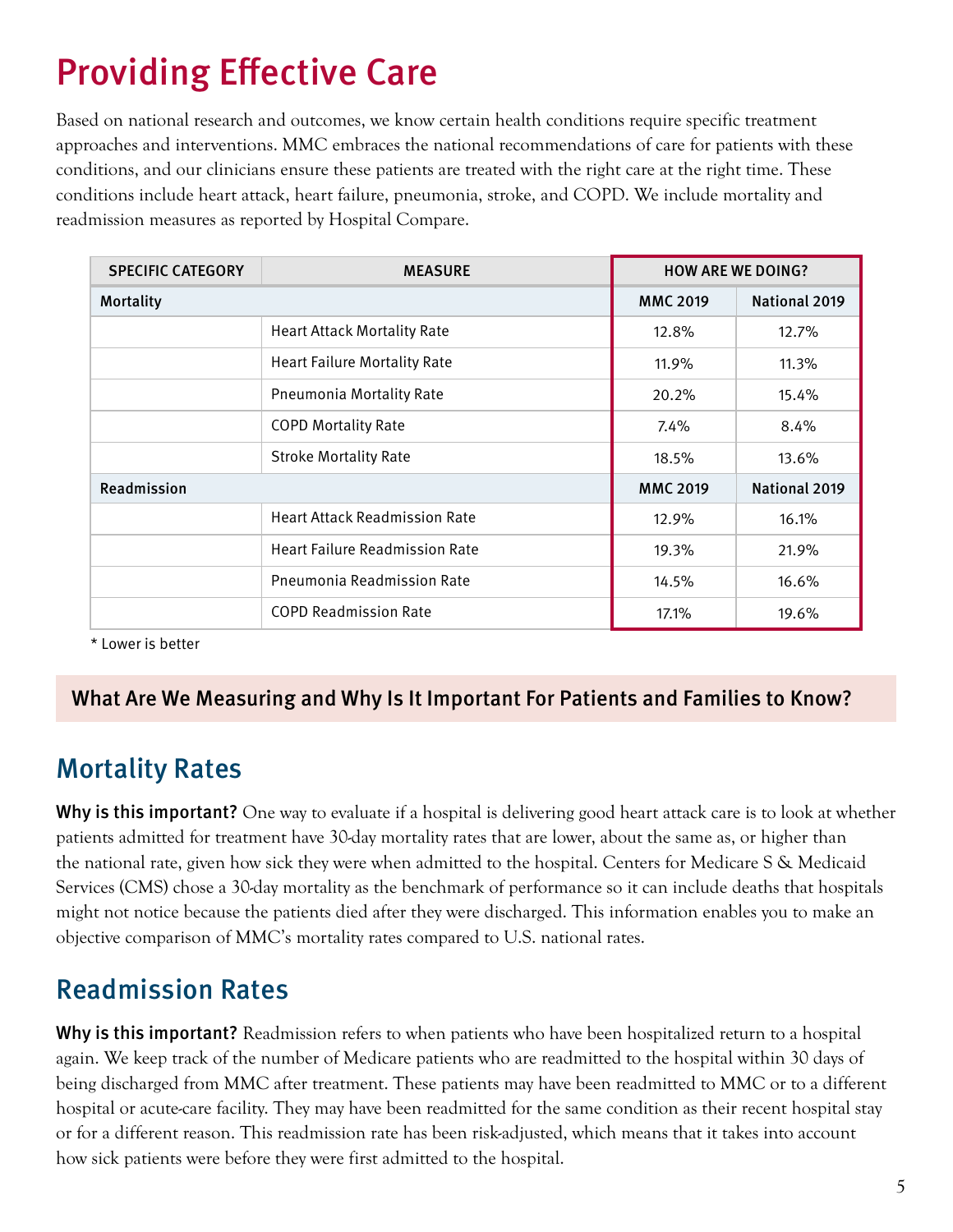## <span id="page-5-0"></span>Providing Patient-Centered Care

While standards of care across conditions often apply to all patients, we know every patient is different. We believe all patients deserve the personalized care and attention they need to heal, and we are passionate about partnering with patients and their families to ensure their experiences are of the highest quality – both clinically and emotionally. Like many of our national peers, we employ a survey called the Hospital Consumer Assessment of Healthcare Providers and Systems Hospital Survey (HCAHPS) to measure our patients' experiences. We use this patient-reported data to drive our improvement initiatives around the patient experience, including communication with clinicians, satisfaction with hospital environment, and communication about medication and discharge.

| <b>SPECIFIC CATEGORY</b>           | <b>MEASURE</b>                                                                                                                    | <b>HOW ARE WE DOING?</b> |                      |
|------------------------------------|-----------------------------------------------------------------------------------------------------------------------------------|--------------------------|----------------------|
| <b>Patient Experience Measures</b> |                                                                                                                                   | <b>MMC 2019</b>          | <b>National 2019</b> |
|                                    | Patients who gave their hospital a rating of 9 or<br>10 on a scale from 0 (lowest) to 10 (highest)                                | 74%                      | 73%                  |
|                                    | Patients at each hospital who reported that YES,<br>they were given information about what to do<br>during their recovery at home | 87%                      | 87%                  |
|                                    | Patients who reported that staff ALWAYS<br>explained about medicines before<br>giving it to them                                  | 65%                      | 66%                  |
|                                    | Patients who reported that their doctors ALWAYS<br>communicated well                                                              | 82%                      | 82%                  |
|                                    | Patients who reported that their nurses ALWAYS<br>communicated well                                                               | 82%                      | 81%                  |
|                                    | Patients who reported that they ALWAYS received<br>help as soon as they wanted                                                    | 69%                      | 70%                  |
|                                    | Patients who reported YES, they would definitely<br>recommend the hospital                                                        | 82%                      | 72%                  |
|                                    | Patients who reported that the area around their<br>room was ALWAYS quiet at night                                                | 52%                      | 62%                  |
|                                    | Patients who STRONGLY AGREE they understood<br>their care when they left the hospital                                             | 55%                      | 54%                  |

\* Higher is better